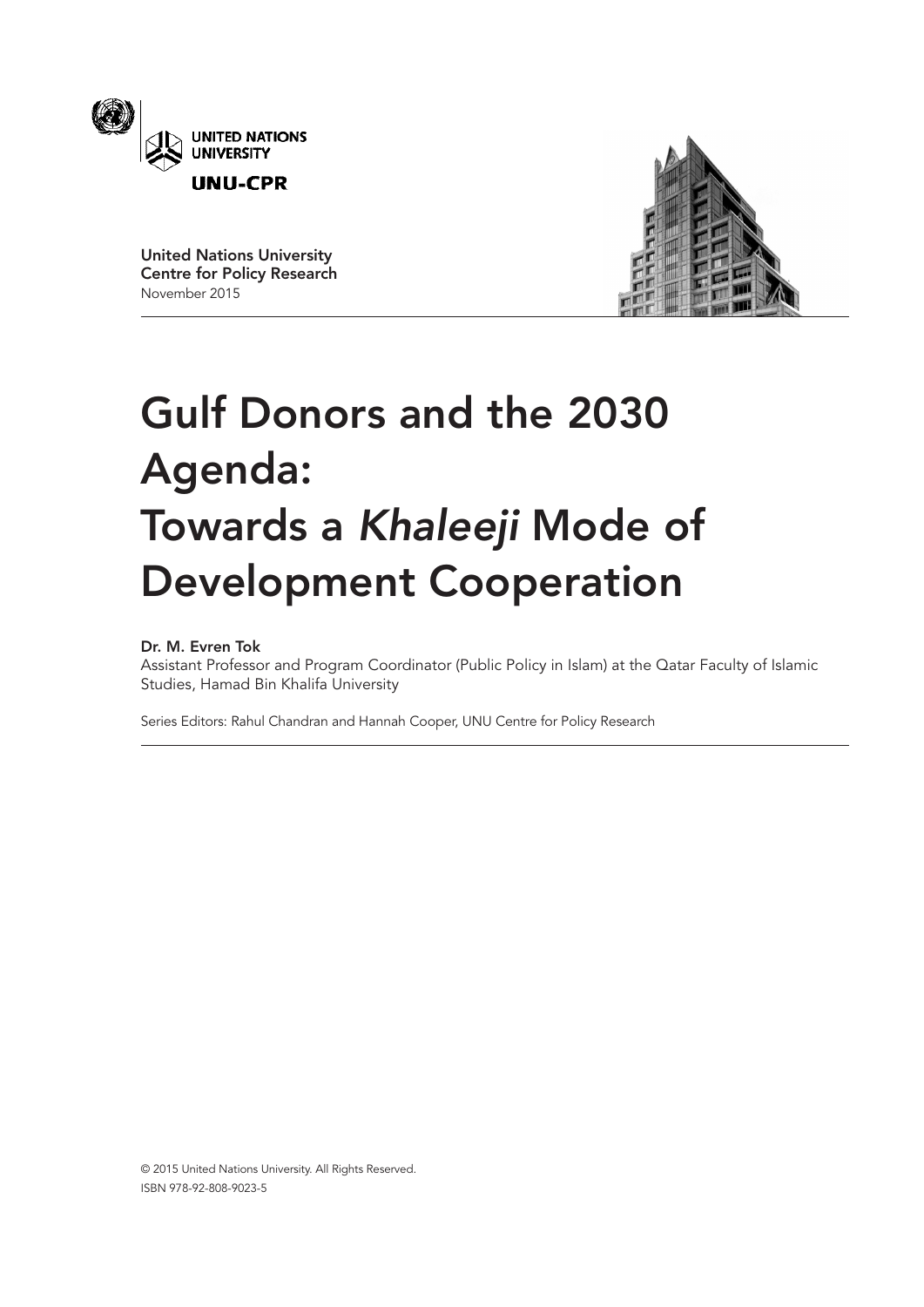# Historical Characteristics of Gulf Development Cooperation

Amidst the changing international system, new and emerging actors are playing an increasingly significant role in development. Gulf development cooperation is not new, and many Gulf countries – including Kuwait, the Kingdom of Saudi Arabia (KSA), and the United Arab Emirates (UAE) but with the exception of Qatar – have been visible actors in aid since the 1970s.1 Yet, these countries represent drivers of a concurrent process, one in which non-Development Assistance Committee (DAC) donors are slowly altering the way that such cooperation is carried out. Gulf development cooperation constitutes a specific model in this evolution.

The sheer volume of Gulf development aid relative to other providers may be its most apparent characteristic. Even by global standards, KSA, Kuwait, and the UAE have been among the most generous donors, with official development assistance (ODA) reaching about 1.5 percent of their combined Gross National Income (GNI). From 1973 to 1990, Gulf aid as a share of GNI was more than twice the target of 0.7 percent set by the United Nations and five times that of the Organisation for Economic Co-operation and Development (OECD)-DAC average.<sup>2</sup> While flows of Gulf aid as a share of GNI decreased from 1990 to 2008, Gulf donors continued to meet the UN target throughout the 1990s, with flows remaining almost twice as large as those of OECD-DAC donors from 2000 to 2008.<sup>3</sup>

Unlike ODA from OECD-DAC donors, Gulf aid quantities were not greatly affected by the 2008 financial crisis.4 During the course of 2008-2010, Gulf financial institutions increased their cooperation activities - in particular around infrastructure projects in the transportation, energy, and water sectors.5 Recently, there have been efforts to devote more resources to agricultural and social initiatives.6 Gulf assistance is also diversifying: in 2012, the UAE disbursed US \$1.43 billion (AED 5.83 billion) through 43 donor entities, the private sector, and individuals in support of development, humanitarian assistance, and charitable projects across 137 countries and territories.7

Despite consistently providing more aid than OECD-DAC donors over the past few decades, however, there has been a clear downward trend in Gulf aid since 2000, particularly on the parts of Kuwait and the KSA.<sup>8</sup> The literature and available data identify four major reasons for this downturn. First, while bilateral Gulf aid spending has remained fairly consistent since the 1980s, donors have steadily increased their multilateral commitments, from \$1 billion in 1986 to \$3 billion in 2006. This suggests that Gulf donors have begun to replace bilateral programming with multilateral spending. According to Shushan and Marcoux, the increase in multilateral commitments cannot compensate for the relative stagnation in the provision of bilateral aid, causing overall decline. Second, as Gulf aid has declined, non-Gulf assistance has increased, further decreasing the relative share of the former.9 Third, Gulf donors have experienced increasing domestic expenditures which detract from their overseas ones.<sup>10</sup> Fourth, peaks in Gulf aid have tended to coincide with periods of increasing oil prices; the inverse has been said to be true as well. However, this last claim is more tenuous and recent trends suggest that the correlation may be less important than generally assumed.

Irrespective of trends in overall quantity, Gulf donors have historically supported efforts towards greater allocation effectiveness and use of 'best practices' through the provision of untied aid.11 While many DAC donors have historically tied foreign aid to the liberalization of investment law for donor companies, or to the purchase of donor country goods and services, Gulf states have limited their extraction of material gain from aid spending. Although their assistance remains very clearly grounded in national self-interest, Gulf donors appear to be global leaders in providing aid that supports the autonomy and interests of recipient countries.<sup>12</sup>

Indeed, Gulf donors have never been proactive in advancing the normative debate around the objectives and design of development aid. Whereas the OECD-DAC has produced countless documents on how aid should be designed in order to promote poverty alleviation, sustainable development, environmental protection, gender equality, conflict prevention, local ownership, effective donor-recipient partnerships, good governance, and so on, Gulf donors have made no similar engagement with such topics.<sup>13</sup> One exception is the Kuwait Fund, which according to McKinnon stresses the promotion of sustainable development; it has insisted on the inclusion of an environmental study in each project report since the mid-1980s.<sup>14</sup>

This paper lays out the key elements that set the countries of the Gulf Cooperation Council (GCC) – namely, KSA, the UAE, Kuwait, Oman, Qatar, and Bahrain – apart from other donors, identifying a "Khaleeji mode" of cooperation.15 Whilst the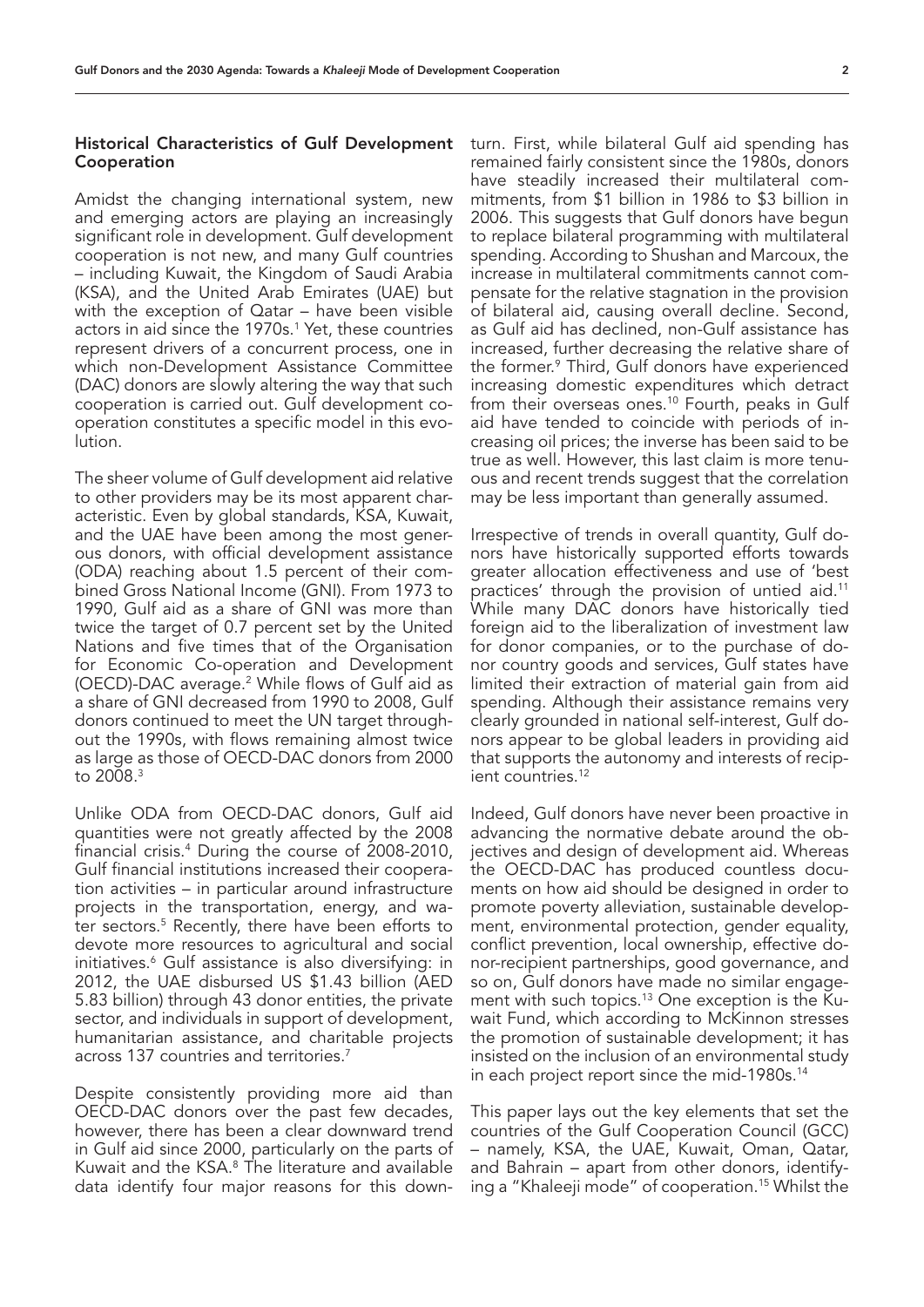Gulf donors are not entirely homogenous in their approach to development assistance – indeed, flexibility and adaptability are defining features – there are nonetheless common elements that can be identified. Outlining these key elements allows an assessment of Gulf states' cooperation activities, highlighting how the Khaleeji mode straddles different approaches to development cooperation. This paper then makes the argument that the Khaleeji mode can allow Gulf donors to act as a gateway between northern and southern development actors.

### The Khaleeji Mode of Development Cooperation

The Khaleeji mode of development cooperation represents both a distinct break from traditional DAC aid modalities and an attempt to remedy the latter's shortcomings. It is framed within a South-South development cooperation model, bearing similarities to strategies followed by the BRICS states but with its own unique characteristics.

Of course, the Gulf countries have not all been equally active in development aid. Nor have their contributions converged into an entirely uniform strategy. Differences in internal and external policies, structures, and practices of the various largescale, government-run development funds in the Gulf region showcase continuing difficulties in formulating a truly homogenous approach to ODA provision. Some aspects and practices of the GCC state approaches, moreover, highlight similar methodologies to those of OECD-DAC donors, including macro-level efforts to build a unified Gulf Development Fund, while other aspects suggest that the Khaleeji mode of development cooperation is in line with South-South cooperation approaches.

This section sets out the geographical, sectoral, and funding priorities of the Gulf donors, highlighting what sets them apart from both traditional OECD-DAC donors and other emerging southern actors. It also discusses the challenges faced by Khaleeji donors in addressing questions of transparency and accountability.

# *Geographical Focus*

Middle Eastern and North African countries tend to receive the bulk of Gulf donor funding. For example, four Gulf states - Qatar, KSA, Kuwait, and the United Arab Emirates – agreed in 2012 to provide aid worth a total of \$5 billion to Morocco in the period 2012-2017 to build up its infrastructure, strengthen its economy, and foster tourism. This five-year package of financial assistance was designed to help the North African kingdom weather Arab Spring protests; each of the four countries has committed \$1.25 billion to Morocco for that period.16

Still, funding from Gulf donors is increasingly directed towards lower and lower-middle income countries, with significant portions of aid allocated towards sub-Saharan Africa and South and Central Asia.17 The reach of Qatar's humanitarian assistance, for instance, has widened beyond Arab or Muslim countries within geographical proximity. Qatar provided emergency aid during a number of major disasters, including the 2010 floods in Pakistan, the 2010 Haiti earthquake, and drought in the Horn of Africa. The Qatari government has also assisted Palestine and Sudan, as well as Japan after its earthquake and tsunami. Gulf multilateral institutions have allocated nearly two-fifths of their assistance to ODA-eligible recipients, and one-fourth to sub-Saharan African countries.18

It is unclear whether the expansion of recipients of Gulf aid is rooted in a fundamental shift in the development mindset of Gulf donors or whether this new trend is grounded in the perceived expansion of opportunities in new regions. A similar redirection away from traditional regional recipients appears to be emerging in the aid activities of other South-South donors. China provided 44 percent of its aid expenditures to sub-Saharan Africa in 2006, and Brazil is similarly expanding its cooperation activities beyond traditional partners in Latin America and Lusophone sub-Saharan Africa.19

#### *Sectoral Priorities*

The sectorial priorities that drive Gulf donors tend to differ from those of DAC donors. Historically, while Gulf donors have focused aid more heavily towards infrastructural projects, specifically in transportation, energy provision, and water access, DAC donors tend to provide aid for service provision (including education and health care), improving governance (often via budget support), and towards economic stability. The latter stand parallel with the priorities of emerging donors. For example, China's 2014 White Paper on development assistance expressed a focus on poverty alleviation, capacity building, improving local livelihoods, agriculture development, vocational training, medical capacity building, improving public facilities, infrastructure projects, disaster relief, transportation networks, and supporting natural resource and manufacturing industries.<sup>20</sup> Bräutigam suggests that the differences between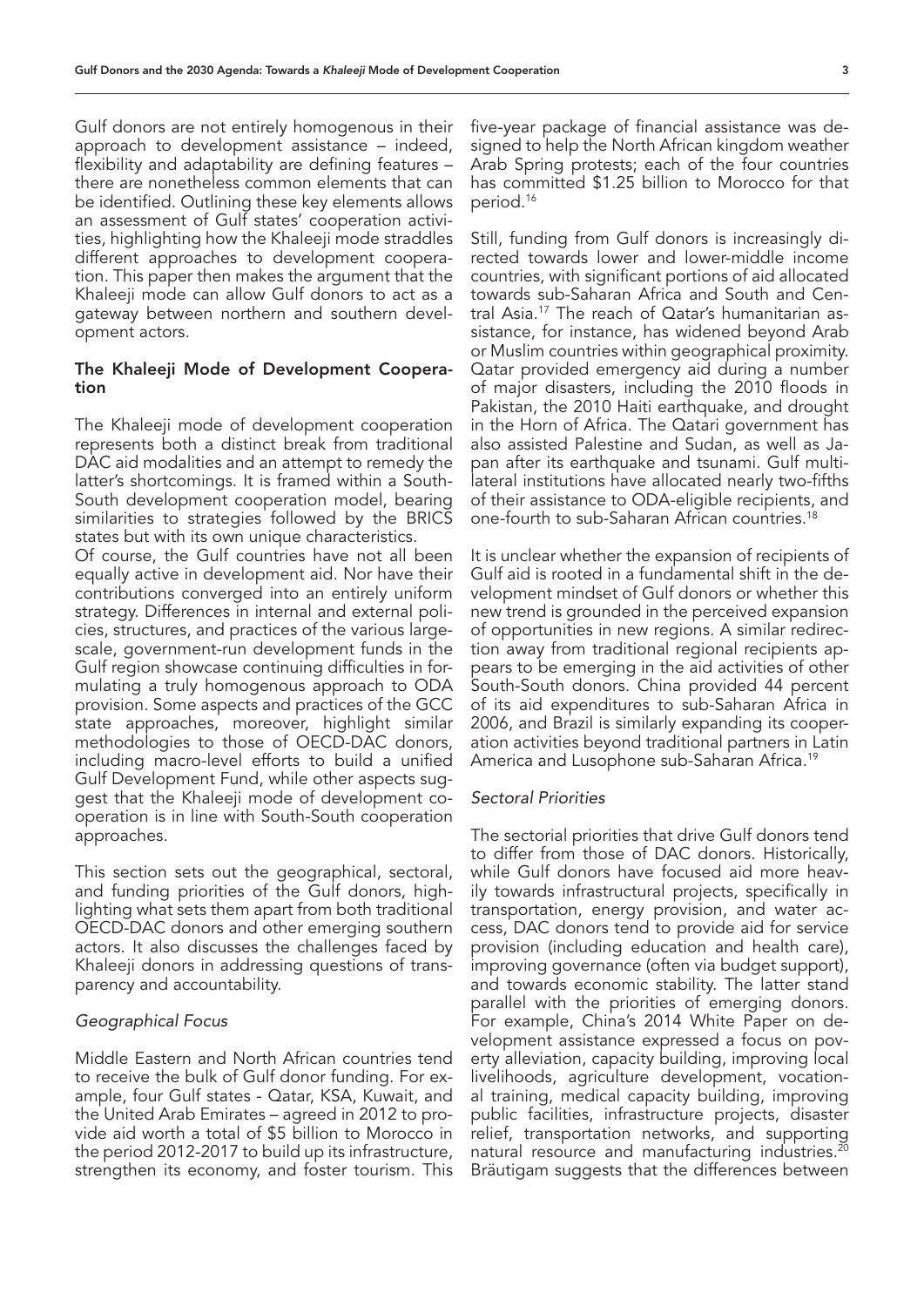emerging cooperation actors and DAC donors lie not necessarily in sectoral focus, but in approach: China's development assistance has been consistently tied to dispersal through technical cooperation projects, material goods, concessional loans, and infrastructure improvement, with a general push for soft power enhancement.<sup>21</sup> Gulf actors, too, frequently follow such objectives.

Khaleeji donors also tend to prioritize humanitarian assistance. In the past five years, the UAE has allocated \$708 million to assisting the world's refugees; it stands as the only non-DAC donor to have joined the UN Office for Coordination of Humanitarian Affairs (OCHA) Donor Support Group. Dubai is also home to the International Humanitarian City, a logistics center that hosts more than 50 non-governmental organizations and commercial entities, including the International Federation of Red Cross and Red Crescent Societies. Meanwhile, Qatar was the 37th largest provider of official humanitarian assistance in 2011: 46.4 percent of its official humanitarian assistance went to fragile states, and 48 percent was spent in countries classified as long-term recipients of humanitarian assistance.22 In 2012, it provided \$36.4 million in humanitarian assistance: its share of humanitarian contributions among Gulf state donors increased from 4 percent to 20 percent, with the majority going towards the humanitarian crises in Syria and Yemen.<sup>23</sup>

A quantitative study by Neumayer argues that a state is most likely to receive support from Gulf donors if they are "poor, Arab, and sub-Saharan African," or if they vote similarly to their benefactors in major international organizations.<sup>24</sup> Evidence further suggests that Gulf states maintain stronger support for multilateral organizations that avoid attaching human rights and other conditionalities to assistance, such as the World Food Programme; in so doing, they indirectly protect the state of affairs back home. That Gulf donors focus on humanitarian assistance, in particular, may reflect the fact that these activities tend to avoid such conditionalities. However, Barakat and Zyck observe that it is mainly Western observers who employ such realist perspectives of Gulf assistance. Their interview subjects from within the region instead subscribe more readily to principles of religious solidarity and a genuine concern for human welfare in explaining Gulf humanitarian assistance.<sup>25</sup>

# *Financing*

As mentioned above, a number of Gulf donors have hit the UN target of 0.7 percent of GNI allocated as development assistance. For example, the United Arab Emirates contributed 1.34 percent in 2013 and 1.17 percent in 2014, while Saudi Arabia contributed 1.12 percent and 1.26 percent in 2003 and 2008, respectively.<sup>26</sup> Yet, the volatility of Gulf aid spending is a matter of concern.27 Heavy reliance on oil revenues in bilateral aid spending raises doubts about the sustainability of Gulf financial assistance, especially in light of the recent fall of commodity prices. Cotterrell and Harmer suggest that the link between oil prices, output, and volume of aid appears to be fairly self-evident. Econometric modeling equally indicates a clear causal relationship between total aid amounts from Gulf states and total revenue earned from resource extraction.<sup>28</sup>

At the same time, Young argues that the relationship between oil revenues and aid may not be as closely linked as widely speculated. Certainly, there are episodes in which oil prices rose without a respective increase in Gulf foreign aid, while at other instances ODA budgets rose despite record commodity price lows.29 The result of falling prices may be a move from assistance in the form of hard and soft loans to political and technical support and assistance, or other such resource-light measures. However, the increase in these measures may simply be an additional element of the assistance provided by Gulf States. Rather than being a mere after-effect of any fall in resources, such a shift to 'capacity building' may indicate an increased willingness on the part of Gulf states to export their own political and economic models as part of aid packages..30

The volatility of assistance remains very much a reality, however, and is particularly problematic when juxtaposed with Gulf donors' purported preferences for longer-term assistance. Employing a long-term focus is challenging when fluctuating oil revenue cycles dictate aid provisions. According to Desai and Kharas, disbursement amounts from donors that fall short of their initial commitments could force recipients to cut planned expenditure, while the basic inability to fund planned tasks limits program effectiveness and threatens development progress.<sup>31</sup>

Moreover, the largely bilateral nature of Gulf co-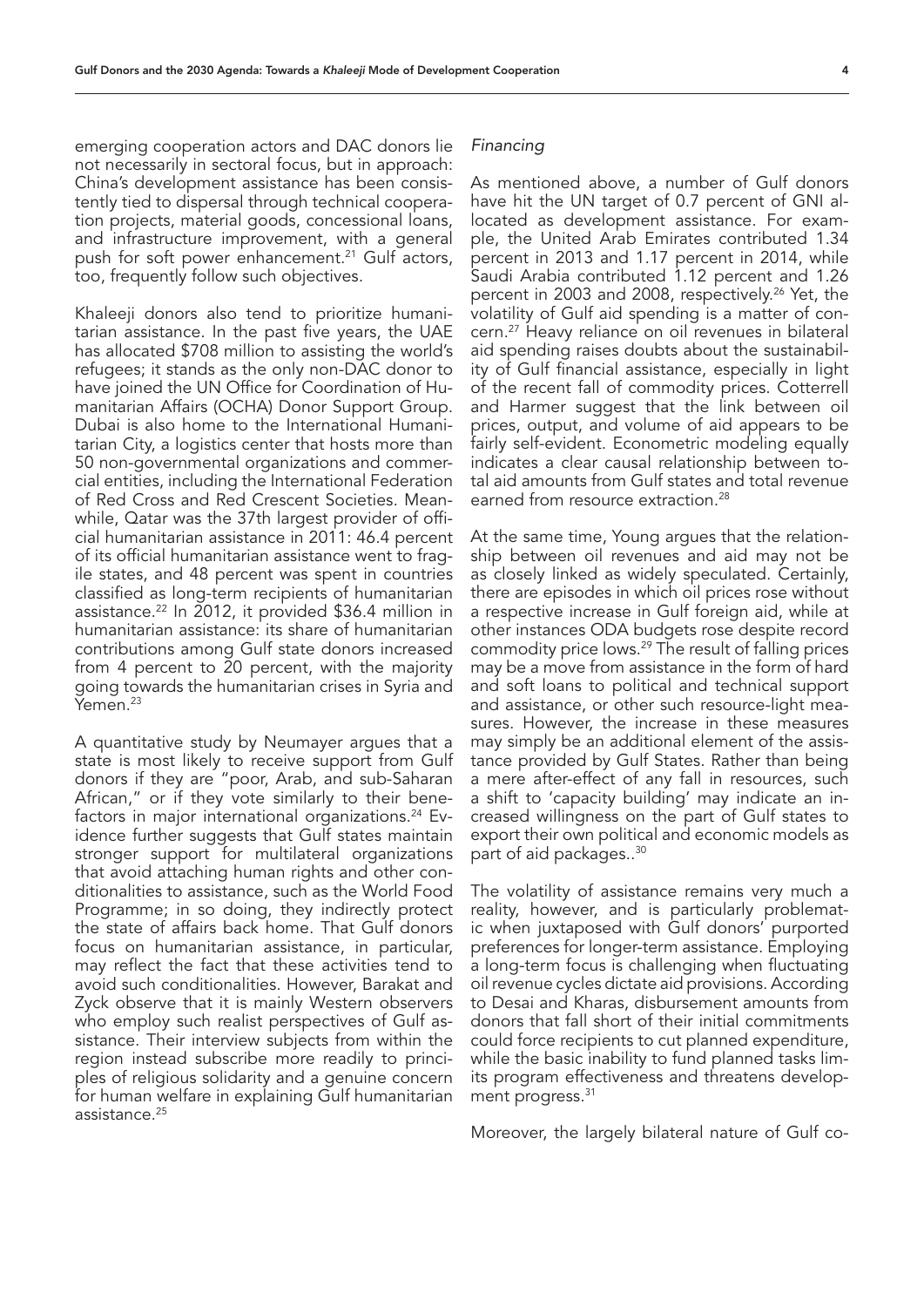operation is accompanied by a cautious approach to multilateral cooperation. Barakat and Zyck argue that the Gulf states' preference for channeling ODA through particular UN agencies such as the United Nations Relief and Works Agency for Palestine Refugees in the Near East (UNRWA) suggests two things: one, a keenness to engage with international development organizations; and two, a level of selectiveness that allows them to avoid working with partners who may opt to attach implicit political conditionalities.<sup>32</sup> The latter consideration reflects a fundamental difference between Gulf states and DAC states, as the latter appear to be less uniformly sensitive to the attached normative associations and delineations of recipient international organizations, exemplified by a general willingness to work with a broader range of partners and funders.33 The Gulf preference towards the use of bilateral aid arrangements again serves to set apart the Khaleeji mode from that of the DAC; similar approaches can be identified amongst other non-DAC donors (China's engagement with sub-Saharan Africa being a notable example).<sup>34</sup>

#### *Transparency, Accountability and Governance*

An important challenge to the greater effectiveness of aid efforts is grounded in governance, lack of coordination, and specifically in this case the ability and willingness of Gulf donors to increase the transparency of their bilateral aid activities. According to Shushan and Marcoux, barriers to the latter appear in two main forms.<sup>35</sup> First, inconsistencies in annual aid data reporting have created large gaps in aid statistics. While Gulf multilateral institutions tend to provide comprehensive documentation, bilateral donors have not. Additionally, bilateral Gulf donors generally do not report certain types of aid spending, including debt forgiveness. This – and the overall lack of clarity over what 'counts' as aid – has led to divergence between the rhetoric and reality of Gulf donor organizations. For example, figures provided by Gulf states suggest that between \$900 million and \$1 billion in relief funding has been provided to Syrians through multilateral, bilateral, and charitable organizations. Yet, reality indicates that Gulf contributions pale in comparison to other wealthy donor regions, and that their contribution to resettling refugees has been minimal. In late 2014, both Amnesty International and Human Rights Watch claimed that Gulf states had failed to resettle a single refugee emerging from the crisis in Syria.<sup>36</sup>

Gulf states have pushed back against interna-

tional criticism, with Saudi Arabia noting that it has 'received' roughly 2.5 million displaced persons from Syria, and the UAE arguing it has also 'welcomed' 100,000 Syrians.37 However, again it is the specific (and somewhat vague) terminology used by national spokespersons from the Gulf region that demonstrates the sometimes evident gap between reality and rhetoric. None of the GCC countries are signatories of the United Nations 1951 Convention on Refugees, denoting that while Syrians may be 'welcomed', they must apply and be processed largely through available visa schemes.<sup>38</sup> Even once approved for a visa, there are few options for these arrivals to remain in Gulf states long term; indeed, observers argue that these states fundamentally fear the potential demographic and political effects of an influx of refugees.<sup>39</sup> Thus, Gulf states obscure the assistance they provide through use of ambiguous terminologies and misleading claims. They are, meanwhile, actively attempting to shift focus towards their funding provisions to Syria, and what they highlight as a lack of relief participation from other states,<sup>40</sup> in order to shield themselves from criticism regarding the resettlement of refugees.

Second, the transparency of bilateral Gulf aid is limited by the tendency of Gulf donors to make additional contributions above and beyond regular spending. Termed 'political aid', some Gulf donors supplement development aid spending with contributions distributed through national ministries of finance. A distinction should be made between 'political aid' and politically motivated 'development aid'; the latter may be susceptible to the geopolitical interests of donor governments but remains geared towards development-based initiatives, whereas the former is not explicitly targeted towards enhancing 'development' per se. Saudi Arabia in particular has been said to conduct a large portion of aid activities through its Ministry of Finance.

Interrelated, a series of charitable donations by Gulf rulers has also contributed to the relative 'fuzziness' of Gulf aid by blurring the lines between public and private spending.<sup>41</sup> For example, Sheik Mohamed, ruler of Dubai and Prime Minister of the UAE, has 'personally' established aid campaigns and provided several large donations to various initiatives. A key problem with such contributions is the difficulty associated with disentangling them from public state finances, especially as 'private' donations can be financed from public revenues.

There have, however, been recent improvements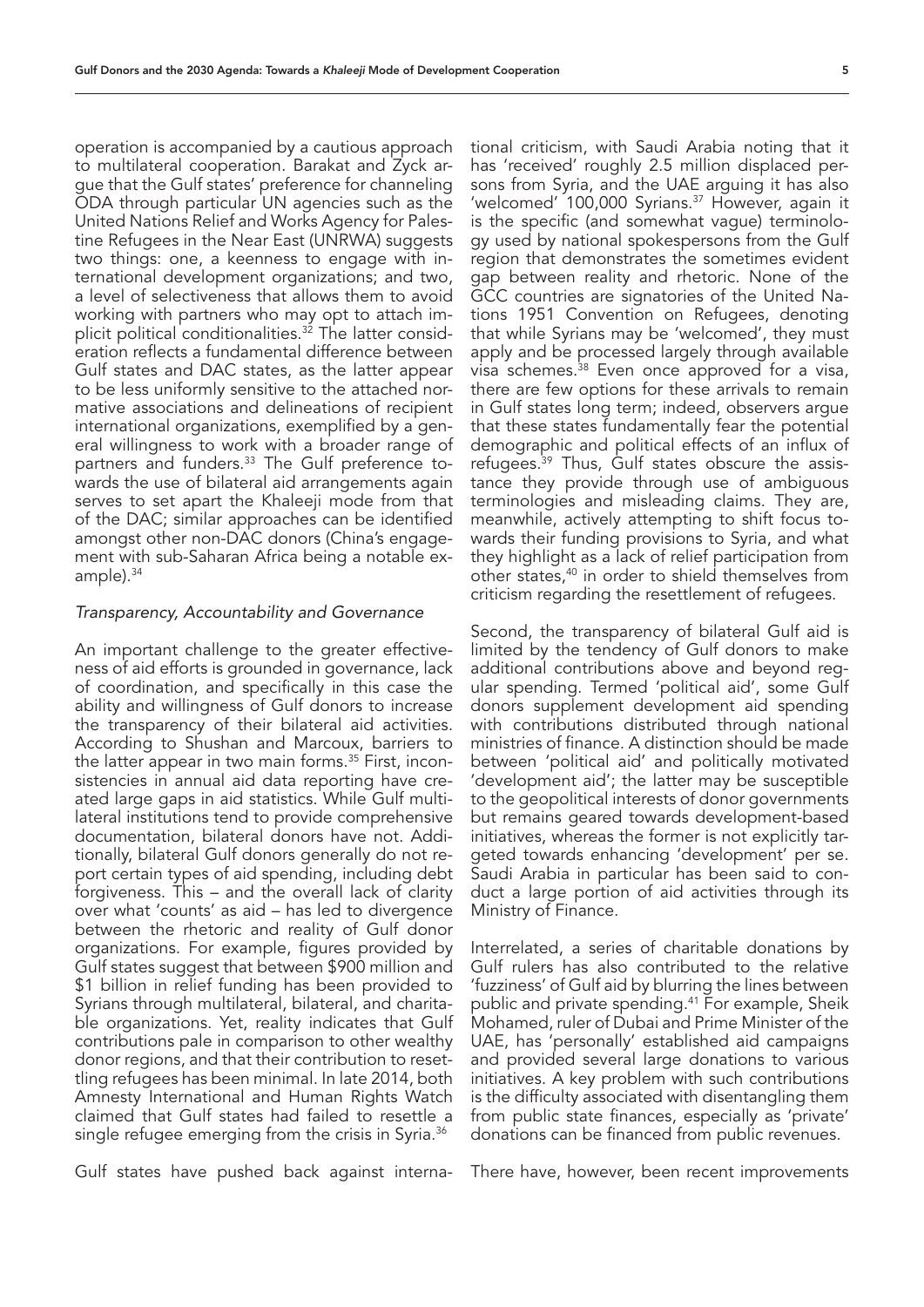towards increasing the transparency of Gulf aid. In 2010, the UAE for the first time released a whole-of-government report on its aid flows and associated activities.<sup>42</sup> It became the first country outside of the DAC to report aid activities in such detail, marking a watershed in the monitoring of non-DAC donor activities. Given the absence of significant changes to the governance of the country, the UAE's willingness to report aid data to the OECD may be linked to greater exposure to DAC practices and to larger efforts by the UAE to engage with the international aid community through the adoption of DAC norms. No other Gulf countries have followed the UAE's lead, however, with limited transparency remaining the norm regarding total Gulf assistance, net flows, destinations, and internal sources of financing: one limited exception is Kuwait providing data on its response to the Syrian crisis.

The lack of movement towards transparency and accountability among Khaleeji donors stands in contrast to certain other emerging actors in the development sector, with China publishing several white papers partially detailing total flows,<sup>43</sup> Brazil and South Africa making publically available related figures, and Turkey joining the DAC as an observing party. One option for Gulf donors might rest with the Coordination Group, which has provided a space to facilitate communication and cooperation among Gulf aid agencies, and has been praised for its ability to clearly define policies and procedures that follow best practices in project management and to promote harmonization among members. There is certainly potential for this forum to engage further on accountability and transparency.44

#### A Gateway of Influence between North and South

As posited above, the Khaleeji mode represents a unique approach set apart from, and comfortably between, the two main poles of development cooperation: the exclusively hands-off, South-South partnership model of China and its BRICS compatriots and the traditional development aid formula of major multilateral organizations including the OECD-DAC, the World Bank, and the IMF. The Khaleeji model is materially focused, generally avoiding the DAC-preferred service provision style of ODA. Even as Gulf states avoid prescriptive aid conditionalities, they do not shy away from the language of donor/recipient unlike many typically 'southern' actors. That being said, theirs is not a fundamentally philanthropic approach, but

instead serves the interests of donor states.

Gulf donors thus find themselves straddling the approaches to development cooperation which differentiate 'northern' and 'southern' actors. The Khaleeji mode represents their efforts to become soft power gateways of influence between North and South. Indeed, as global power begins to shift eastward, Gulf states have taken proactive steps to reshape their position in the international system, enhancing their visibility and voice. They have made concerted efforts to influence the institutional design of global governance frameworks, produced nuanced strategies to manage the impact of globalization processes, and started to disconnect their hard and soft power from their hydrocarbon stockpiles.45 Gulf states are indeed working to transition themselves towards knowledge-based economies, seeking to reposition themselves in the global system as genuine, dynamic, and adaptable partners in international affairs, including in development.<sup>46</sup> The Khaleeji mode of development assistance serves as an implicit recognition and response by Gulf leaders to broader changes in global power.

The strength of the Khaleeji model lies in its flexibility and malleability, and in the willingness of Gulf countries to try new approaches. Gulf cooperation is not ideological, with no allegiance to one particular strategy and far less ownership of the principles of South-South cooperation than in emerging economies. Given the economic strength of the Gulf and the fact that certain countries in the region are well-established as donors, the 'opportunistic' nature of Khaleeji aid could allow Gulf states to act as a 'Gateway of Influence' between North and South.

The eclectic aid relationship between Gulf states and their neighbors in Yemen underscores the 'gateway' potential of the Khaleeji model. While the case also reflects divergence between GCC rhetoric and reality, $47$  it has demonstrated the rapid ability of Gulf states to shift the type and method of aid provision in accordance to conditions on the ground. In September 2015, for example, UN-adverse Saudi Arabia signed several executive agreements with UNICEF, the World Health Organization, and the United Nations Development Programme to provide targeted aid for food security and health interventions.<sup>48</sup> This has been paired with what one Gulf official has called a multipronged strategy consisting of maintaining air and sea security, enabling humanitarian aid, engaging in post-conflict reconstruction and development,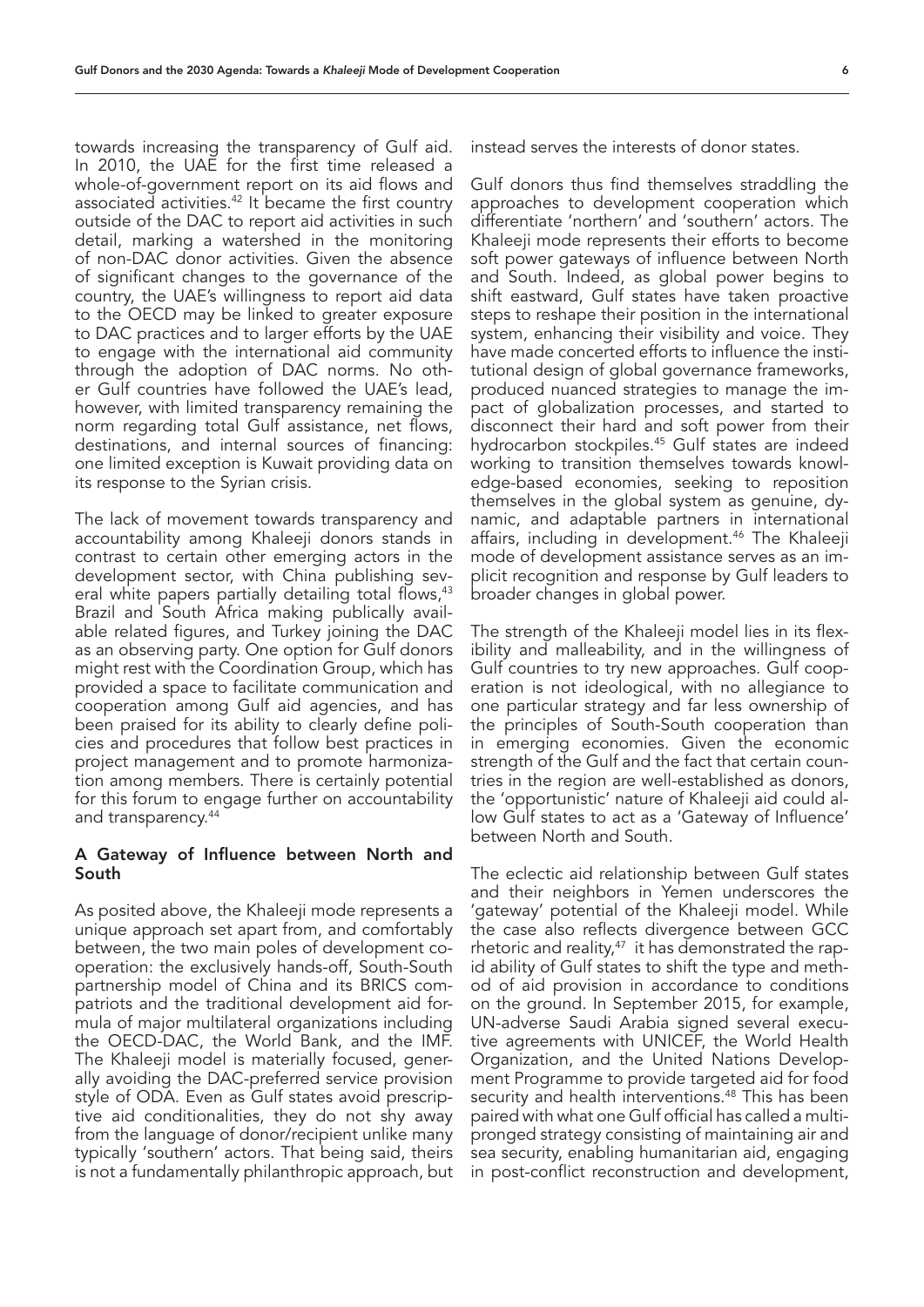and outright buying of tribal allegiances, as well as a well-documented military campaign to weaken Houthi rebel groups.49

Saudi Arabia has also attempted to maintain what it sees as a long-standing special relationship with Yemen, acting as an informal middleman to external actors, particularly the United States. According to Burke, most other GCC states place considerable policy and rhetorical emphasis on not contradicting the aid and intervention dictates of Saudi Arabia.<sup>50</sup> Its role of gatekeeper between North-South development efforts is equally recognized by external actors: Western diplomats and development officials are said to have assiduously courted Gulf support in attempting to formulate joint responses to Yemen's on-going internal crises. True to the characteristics of the Khaleeji mode, however, Gulf states have been hesitant to work with Western donor organizations for fear of implicit and explicit prescriptions regarding democratization, human rights protections, and donor-agenda-led development. Gulf diplomats argue that they wish to "do what Yemen wants to do," rather than define for it a required developmental path.<sup>51</sup>

#### What Role for the UN?

The Gulf states' approach to development cooperation contains elements which could complement the post-2015 development agenda and the Sustainable Development Goals (SDGs). This includes the Khaleeji mode's focus on infrastructure (in line with Goal #9) and aid provision in conflict-affected regions (in sync with Goal #16). More generally, Gulf countries' aid cooperation will – and must – be part of the implementation of the global partnership for sustainable development that Goal #17 advocates.

The UN can play a key role in supporting Gulf donors on two levels: first by encouraging coordination efforts at a sectoral level (for example in education or infrastructure development, through specialized UN Agencies), and second at the highest level of collaboration. The latter has been particularly neglected to date, but the UN has the potential to serve as a neutral stakeholder that facilitates the creation of inclusive, collaborative mechanisms between DAC countries and the Gulf states. Furthermore, the United Nations as a mediating party can support increased transparency and accountable governance of Gulf states' cooperation, strengthening the confidence that DAC partners have in their Khaleeji counterparts

as part of a new inclusive, multilateral development approach. Gulf donors can see this process as advantageous for them in two ways: first, it enhances their global soft power and visibility. Second, it further legitimizes their choices of recipient countries and areas of focus by aligning them with global "standard" practices.

International concerns over fragmentation, moreover, could be addressed through improved cooperation between traditional DAC, emerging, and Gulf donors. The 2011 fourth High-Level Forum on Aid Effectiveness held in Busan was the first of the aid effectiveness meetings to actively include non-DAC and civil society actors. While the degree to which the Busan agenda has sparked any real improvements to international development coordination remains unclear, Gulf donors, who were well represented at Busan, seem to support efforts towards strengthening donor coordination and have welcomed a dialogue with northern and southern donors to improve the effectiveness of development finance.<sup>52</sup>

There have been some indications of a growing appetite on the part of Gulf states to engage with the UN on development cooperation. Both UNDP and UNICEF have commended the cooperative and facilitative nature of their relationships with officials in Kuwait, a country that channels little aid through UN agencies.<sup>53</sup> Meanwhile in 2012, Qatar signed a cooperation agreement with OCHA that outlined that both parties would consult one another regularly in areas of humanitarian coordination and policy, information management, and fund raising for disaster response.<sup>54</sup> Qatar also recently hosted the first Arab States Regional South-South Development Expo, in conjunction with the UN Office for South-South Cooperation and UNDP, designed to match the technical skills and capacities of various actors for improved delivery and effectiveness of development assistance. The Arab Gulf Fund for Development's support to UN Development Organizations appears as another example of this trend, allocating nearly 40% of its resources to UNICEF projects, as well as contributing to UNRWA and other UN agencies.<sup>55</sup>

However, there remains limited movement at the individual level. In 2010, only 2 percent of ODA from KSA, Kuwait, and UAE was channeled through UN agencies, and only 4 percent through the World Bank, with the remainder dispersed via bilateral aid or national Red Crescent Societies.<sup>56</sup> While it appears that the appetite for partnership and cooperation can and does exist under the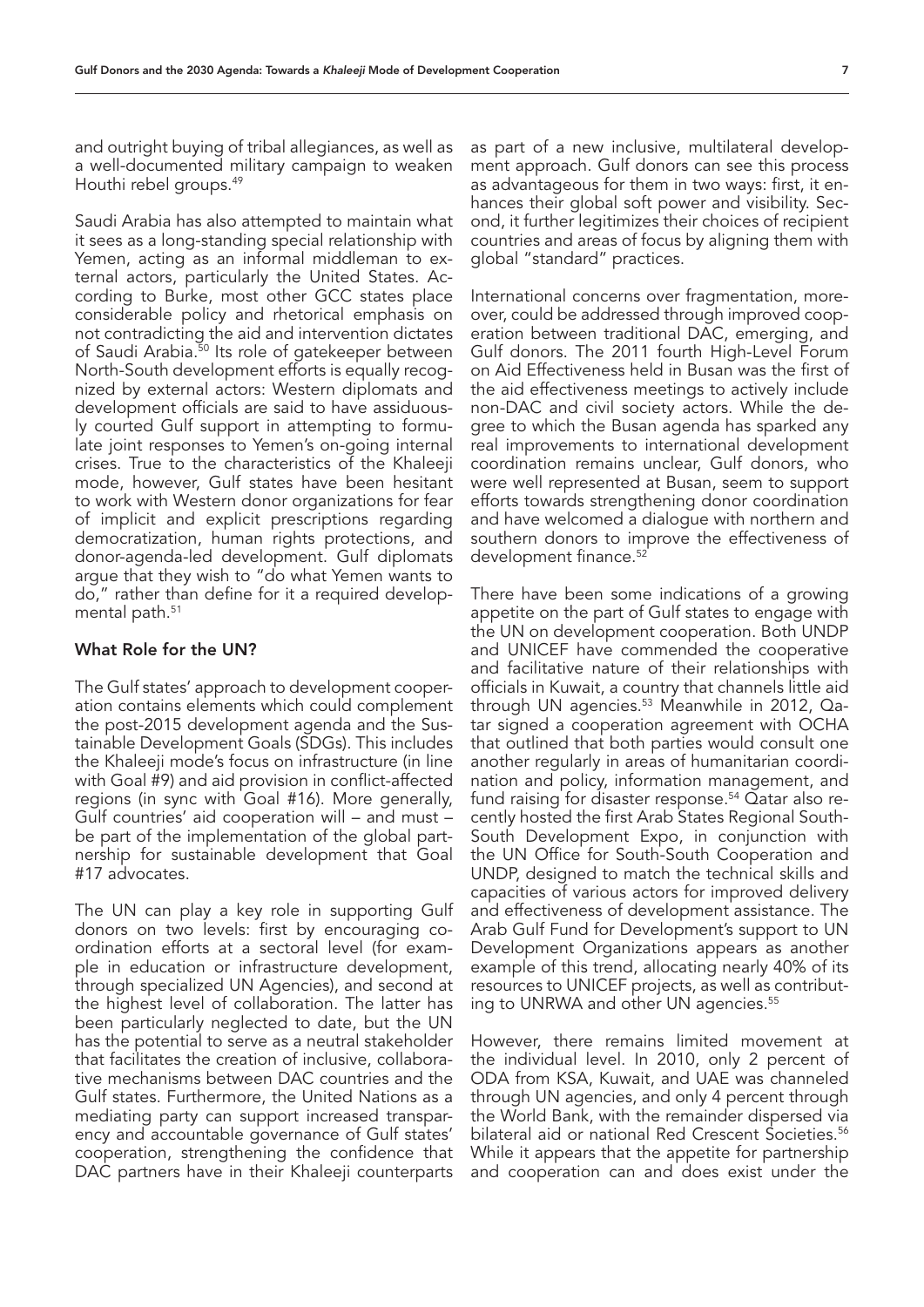right set of circumstances, the hesitance of Gulf states to engage with any organization that carries with it the possibility of a specific political agenda should not be underestimated; in fact, it may continue to be an endemic difficulty. The advocacy of regional leaders, including Qatar, Saudi Arabia, and Kuwait, might be required to either push the rest of their consort into action, or alternatively to press the UN to develop a new modality of engagement that accounts for a wider range of views around cooperation, including Gulf concerns on normative prescriptions and conditionalities.

Discussions around the post-2015 development agenda have made clear that redesigning and rethinking global and regional cooperation are necessary steps in order to embrace the truly universal nature of the SDGs.<sup>57</sup> Such a process must highlight bottom-up dynamics and take into account a wider range of development actors, including the Gulf countries. A more inclusive approach can bring together different approaches to development assistance, allowing complementarity and, ultimately, better ways to address emerging global challenges.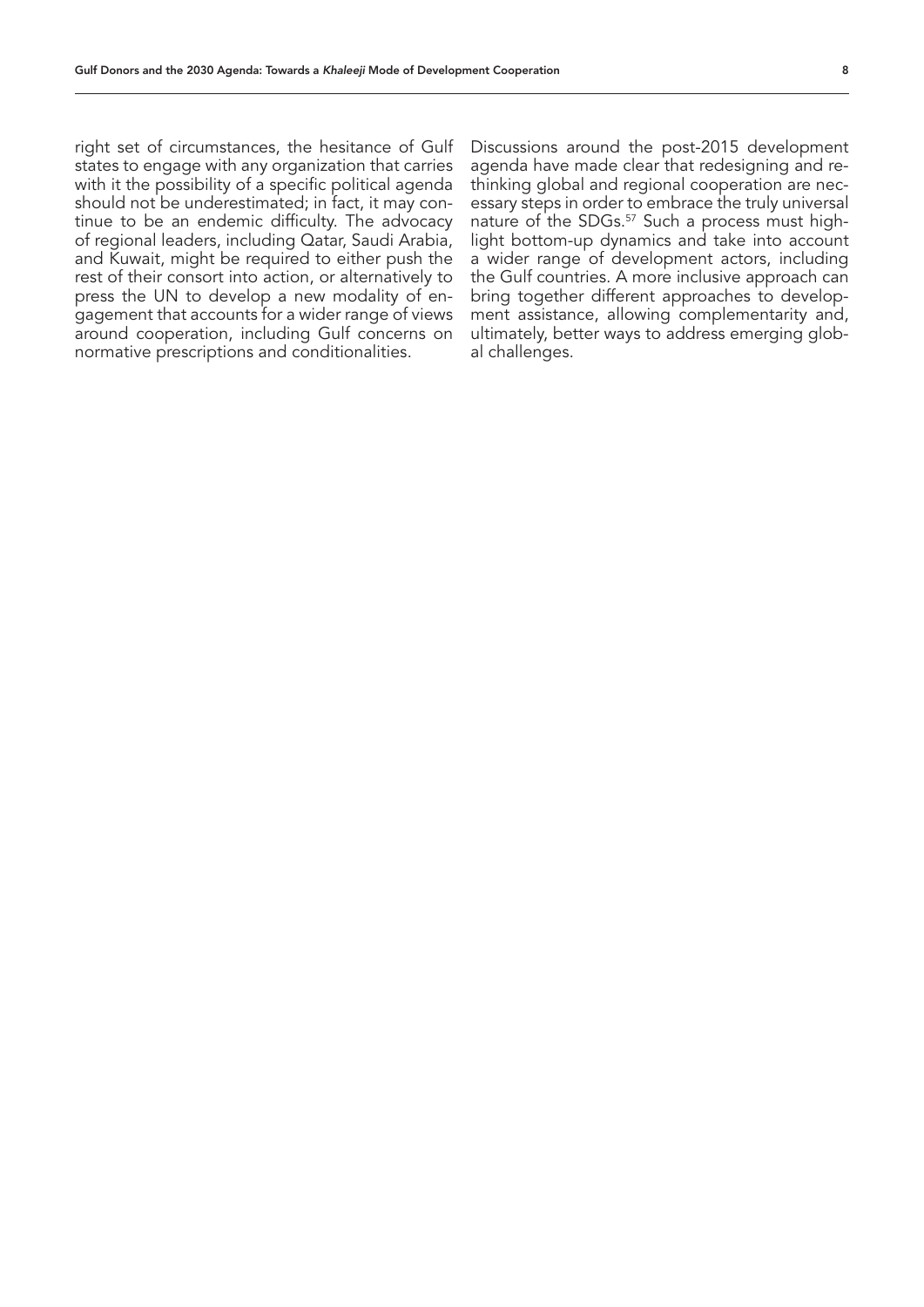#### Endnotes

- 1 According to Cotterrell and Harmer, Kuwait led Gulf states' ODA efforts in 1961, with the founding of the Kuwait Fund for Arab Economic Development, with the fund's objectives being amended in 1974 to focus on non-Arab states. The UAE and Saudi Arabia followed shortly thereafter with the Abu Dhabi Fund for Development in 1971 and the Saudi Fund for Development in 1974, respectively. See Lin Cotterrell and Adele Harmer (2005) "Diversity in donorship: the changing landscape of official humanitarian aid – aid donorship in the Gulf states", HPG Background Paper, (Overseas Development Institute: London), p. 11. Available from http://www.odi.org/sites/odi.org.uk/files/odi-assets/ publications-opinion-files/414.pdf.
- 2 Debra Shushan and Christopher Marcoux (2011) "The rise (and decline) of Gulf aid: generosity and allocation in the oil era", *World Development*, vol. 39, No. 11. In relation to the global financial crisis (2008–2009), ODA from Kuwait, Saudi Arabia, and the UAE significantly increased in both relative and absolute terms. The relative share of KSA, UAE and Kuwait almost doubled from 2008 to 2009, as opposed to the two years preceding the crisis, rising from 2.1 percent to 3.9 percent.
- 3 Mustapha Rouis (2010) *Arab Development Assistance Four Decades of Cooperation* (World Bank Group: Washington).

4 Ibid.

- 5 Kristian Coates Ulrichsen (2015) *Insecure Gulf: The End of Certainty and the Transition to the Post-Oil Era* (Oxford University Press: Oxford), pp. 98-100.
- 6 The Coordination Secretariat of the Arab National and Regional Developmental Institutions notes that the total commitments of the eight Arab financial institutions rose significantly during the 2008–2010 period compared to the pre-crisis period (2005–2007). Total commitments became approximately US\$ 7 billion in 2010, as opposed to US\$ 4.7 billion in 2007. The majority of the assistance from 2008–2010 came from three institutions: the Islamic Development Bank (36 percent), Arab Fund for Economic and Social Development (21 percent), and Kuwait Fund for Arab Economic Development (13 percent). 87 percent of these funds were used for development projects overseas with the remaining 6.9 percent and 6.1 percent going towards humanitarian and charitable activities, respectively. In 2012, the country's ODA reached AED 4.56 billion (USD \$1.24 billion) or 78.2 percent of UAE's foreign aid. This figure experienced a 118.2 percent increase over 2010 and a 52.2 percent increase over 2011.
- 7 In 2013, UAE's total foreign assistance reached \$5.89 billion.
- 8 Rouis (2010) *Arab Development Assistance,* op cit.
- 9 Shushan (2011) "The rise (and decline) of Gulf aid", op cit.
- 10 Felix Zimmerman and Kimberly Smith (2011) "More actors, more money, more ideas for international development co-operation", *Journal of International Development*, vol. 23, No.5.
- 11 Crystal Ennis and Bessma Momani (2012) "Between caution and controversy: lessons from the Gulf Arab states as (re) emerging donors", *Cambridge Review of International Affairs*, vol. 25, No. 4.

12 Ibid.

- <sup>13</sup> Eric Neumayer (2002) "Arab-related bilateral and multilateral sources of development finance: Issues, trends, and the way forward", Discussion Paper Series, No. 2002/96 (United Nations University-World Institute for Development Economics Research: Helsinki). Available at http://wider.unu.edu/publications/working-papers/discussion-papers/2002/en\_GB/dp2002-96/
- 14 Michael McKinnon (2007) *Friends in Need: The Kuwait Fund in the Developing World* (I. B. Tauris & Co Ltd.: New York).
- <sup>15</sup> Khaleeji literally means "the Gulf" or "pertaining to the Gulf", referring to the Arab states of the Persian Gulf, six members of the Gulf Cooperation Council (GCC): Kingdom of Saudi Arabia, United Arab Emirates, Qatar, Kuwait, Bahrain and Oman.
- 16 Reuters (2013) "Qatar signs aid deal worth \$1.25 billion for Morocco", 28 December. Available at http://www.reuters.com/article/2013/12/28/us-morocco-qatar-aid-idUSBRE9BR06520131228
- 17 Kristian Coates Ulrichsen (2012) "South-South cooperation and the changing role of the Gulf states", *Austral: Brazilian Journal of Strategy and International Relations*, vol. 1, No.1, pp. 103-123.
- 18 State of Qatar, Ministry of Foreign Affairs (2014) *Foreign Aid Report 2013* (Department of International Development: Doha).
- <sup>19</sup> See Overseas Development Institute (2010) "Brazil: an emerging aid player", Briefing Paper, No. 64 (Overseas Development Institute: London). Also Lidia Cabral and Alex Shankland (2013) "Narratives of Brazil-Africa cooperation for agricultural development: new paradigms?" Future Agricultures Working Paper, No. 51 (Brighton, China and Brazil in African Agriculture [CBAA] Project), p. 9.
- 20 Yun Sun (2014) "Africa in China's new foreign aid white paper", 16 July. Available at http://www.brookings.edu/blogs/africa-in-focus/ posts/2014/07/16-africa-china-foreign-aid-sun
- 21 Deborah Bräutigam (2011) "Aid 'with Chinese characteristics': Chinese foreign aid and development finance meet the OECD-DAC aid regime", *Journal of International Development*, vol. 23, No. 5, pp. 752-764.
- 22 State of Qatar, Ministry of Foreign Affairs (2012) *Foreign Aid Report 2010-2011* (Department of International Development: Doha); Global Humanitarian Assistance, Qatar Humanitarian Assistance in 2012. Available at http://www.globalhumanitarianassistance.org/countryprofile/ qatar#tab-reference-tables.
- 23 Ibid.; see also Gulf Times (2015) "56,000 Benefit from QC Donations in Yemen", available at http://www.gulf-times.com/Mobile/Qatar/178/ details/433648/56,000-benefit-from-QC-donations-in-Yemen.
- <sup>24</sup> Eric Neumayer (2002) "Arab-related bilateral and multilateral sources of development finance: Issues, trends, and the way forward", Discussion Paper Series, No. 2002/96 (Helsinki, United Nations University-World Institute for Development Economics Research). Available at http://wider.unu.edu/publications/working-papers/discussion-papers/2002/en\_GB/dp2002-96/.
- <sup>25</sup> Sultan Barakat and Steven A. Zyck (2010) "Gulf state assistance to conflict affected environments", The Kuwait Programme on Develop-